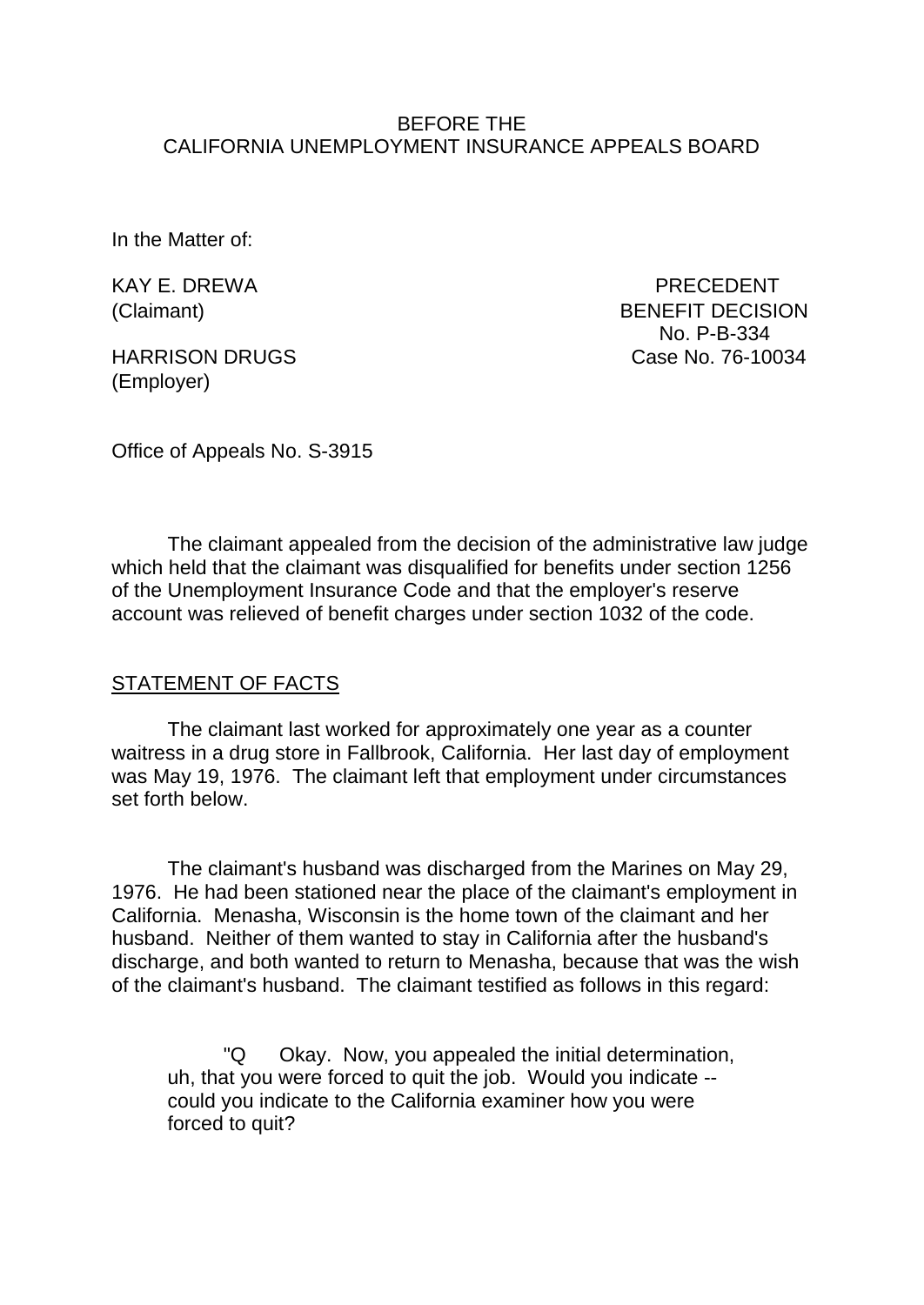"A My husband was discharged on May 29th from the Marine Corp [sic]. He decided he was coming back here so I had no choice but to come with him. So that forced me to quit my job on May 19th."

After giving the California employer four weeks' notice of quitting, the claimant and her husband did return to their home town. Neither the claimant nor her husband had any prospects of employment in Wisconsin at the time of their return. The claimant found employment as a receptionist in a nursing home in Menasha on July 14, 1976, and her husband found employment in a paper mill prior to July 26, 1976.

# REASONS FOR DECISION

Section 1256 of the code provides that an individual is disqualified for benefits, and sections 1030 and 1032 of the code provide that the employer's reserve account may be relieved of benefit charges, if the claimant left his most recent work voluntarily without good cause.

There is good cause for the voluntary leaving of work where the facts disclose a real, substantial, and compelling reason of such nature as would cause a reasonable person genuinely desirous of retaining employment to take similar action (Appeals Board Decision No. P-B-27).

The following appears in Appeals Board Decision No. P-B-26:

"In any case before us involving the leaving of work by a wife to join or accompany her husband at a distant location, we should give recognition to the well established public policy in favor of the maintenance of the marital relationship and against any hindrance thereto. . . ."

Accordingly, there is good cause for a wife to leave her work to accompany her husband to a distant locality, where residence will be established, if the claimant's leaving is in compliance with her husband's wishes or demands (Appeals Board Decisions Nos. P-B-44, P-B-81, P-B-82, and P-B-145).